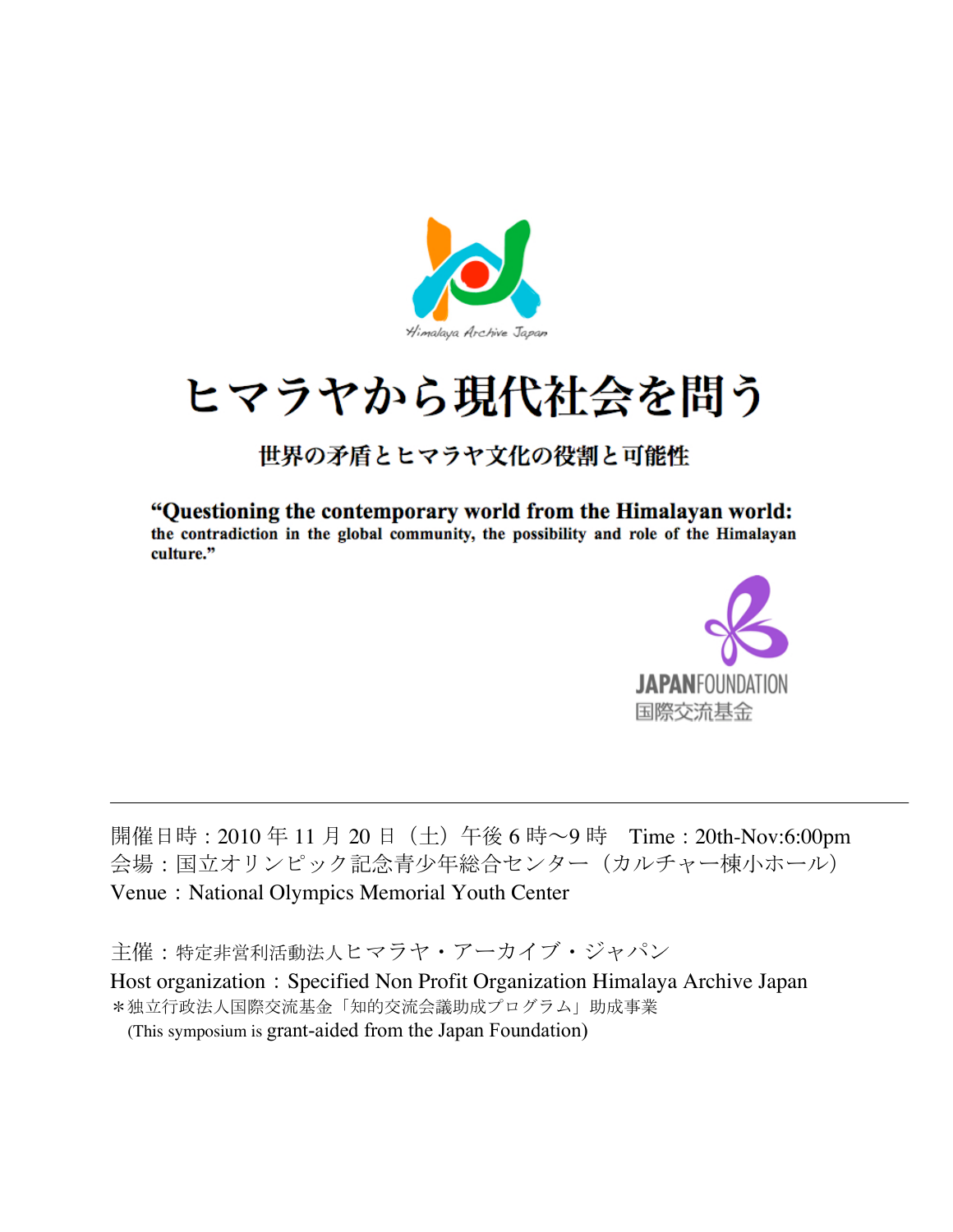### ■パネリスト Panelists:

ドゥルバ・バスネット Dhurba Basnet (ネパール・ジャーナリスト) サンジェイ・バーネラ Sanjay Barnela(インド・ドキュメンタリー監督) ウゲン・ワンディ Ugyen Wangdi (ブータン・映像作家) 南 真木人 MINAMI Makito (日本・国立民族学博物館 准教授) 辻村 優英 TSUJIMURA Masahide (日本・高野山大学研究員・宗教社会学者)

# ■コーディネーター Coordinator:

田中邦彦 TANAKA Kunihiko(日本・ビデオジャーナリスト)

■進行 Time table:

| 18:00 | 主催者あいさつ Greeting by the host                                                           |
|-------|----------------------------------------------------------------------------------------|
|       | イントロダクション:「ヒマラヤとは?」 (田中邦彦)<br>Introduction by TANAKA Kunihiko "What is the Himalayas?" |
|       | 基調講演 Keynote lectures:                                                                 |
|       |                                                                                        |
|       | ドゥルバ・バスネット氏 Dhurba Basnet<br>サンジェイ・バーネラ氏 Sanjay Barnela<br>ウゲン・ワンディ氏 Ugyen Wangdi      |
|       |                                                                                        |
|       | (休憩) Break                                                                             |
| 19:25 | ディスカッション (上記3名に加え、南真木人氏、辻村優英氏)                                                         |
|       | Discussion among panelists                                                             |
|       | 質疑応答 Q&A                                                                               |
|       |                                                                                        |
| 20:50 | 終了<br>End                                                                              |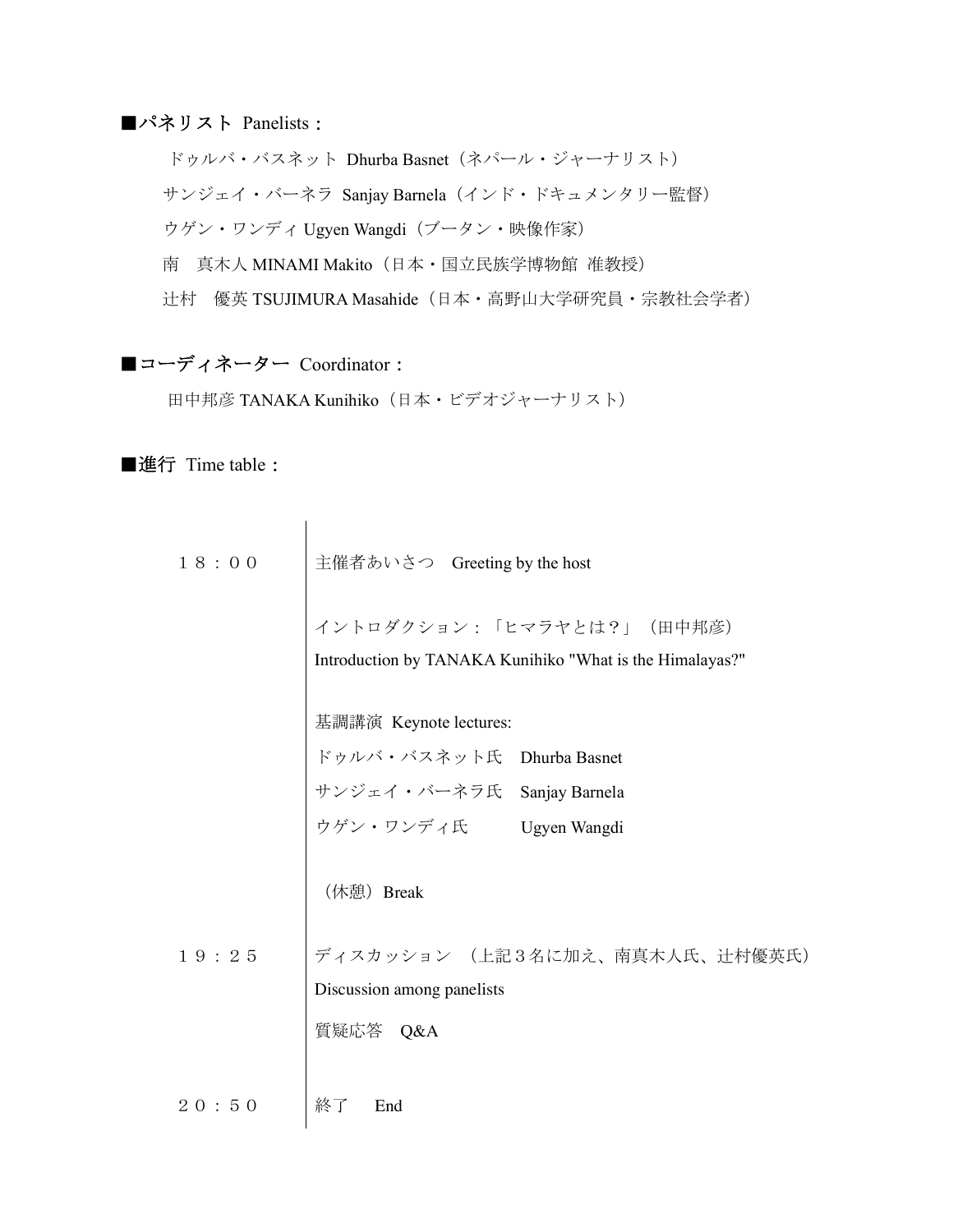### パネリスト プロフィール & 講演ダイジェスト Profile of the panelists & Digest of the lectures

# ドゥルバ・バスネット **Dhurba Basnet** ネパール**/ Nepal**

ジャーナリスト、映画製作者。ネパール唯一のテレビ局、ネパールテレビジョンに 8 年間カメラ マンとして勤務。ネパールテレビジョンを退職後、独立製作会社を始める。ネパール環境ジャー ナリスト協会と共に環境問題を論じるビデオマガジン『*Aankhijhyal*』を立ち上げ、3 年間監修。 ネパール環境ジャーナリスト協会前代表。環境問題のドキュメンタリーも多数制作。ネパールで の10年間に及ぶ内戦の間、バスネット氏は戦火に引き裂かれたネパールの村々を訪れ、戦争に 巻き込まれた人々の人生を追うドキュメンタリーを製作した。『殺戮のテラス (The Killing Terraces) 』『戦火の中の学校 (Schools in the Cross-fire) 』や『自由に死す(Better to Have been Killed) 』には、彼の内面の葛藤が描写されている。現在、ヒマラヤにおける気候変動と人々に 与える脅威、また、マナスル峰の圏谷にあるサマ村の失われつつある文化について、取材活動を 続けている。

Dhurba Basnet is a Nepali journalist and a film maker. He served Nepal Television, the only TV stations in Nepal then, for eight years as a Camera person. He left Nepal Television to begin independent productions. He initiated and directed *Aankhijhyal*, a video magazine on environmental issues produced by Nepal Forum of Environmental Journalists (NEFEJ) for three years. He has also produced many video documentaries on environmental issues in Nepal. He is the immediate past President of NEFEJ. During a decade long internal war in Nepal Mr. Basnet ventured to go to the war-torn Nepali villages to produce video documentaries on the lives of people trapped in war. The Killing Terraces, Schools in the Cross-fire and Better to Have been Killed are some of his conflict related video documentaries. Currently, he is working on (a) the Climate change on the Himalaya and its threat to the people and (b) Vanishing culture of Sama village, a hanging valley on the lap of Mount Manaslu.

#### 危機迫るヒマラヤ

ヒマラヤ山脈はアジアの"給水塔"として知られている。下流域の 13 億人以上に水を供給し、 生物多様性、農業、水力発電に重要な役割を果たしている。氷河は降水時の水を氷の形で蓄え、 徐々に流し出す。チベット高原やネパールの高地の乾季において、ことは大変重要だ。しかし高 地での気温の上昇により、水の蓄えが縮小している。すなわち、ヒマラヤの氷河が溶解し後退し ているのだ。また雪が減って雨が増えたことにより、水が直ちに下流域へ流れてしまう。これに より、洪水や干ばつの危険が高まっている。氷河が溶解して流れ出した水は岩屑や土砂などに塞 き止められ、氷河湖を形成する。この地域には1466の氷河湖がある。その幾つかは決壊し大 洪水を引き起こす恐れがある。ヒマラヤ地域では既に 34 もの洪水が起こり、沢山の人命、資産、 生活設備、農地、森林が失われた。この問題に対する地元民や世界の人々の注意を喚起させる計 画が進行中である。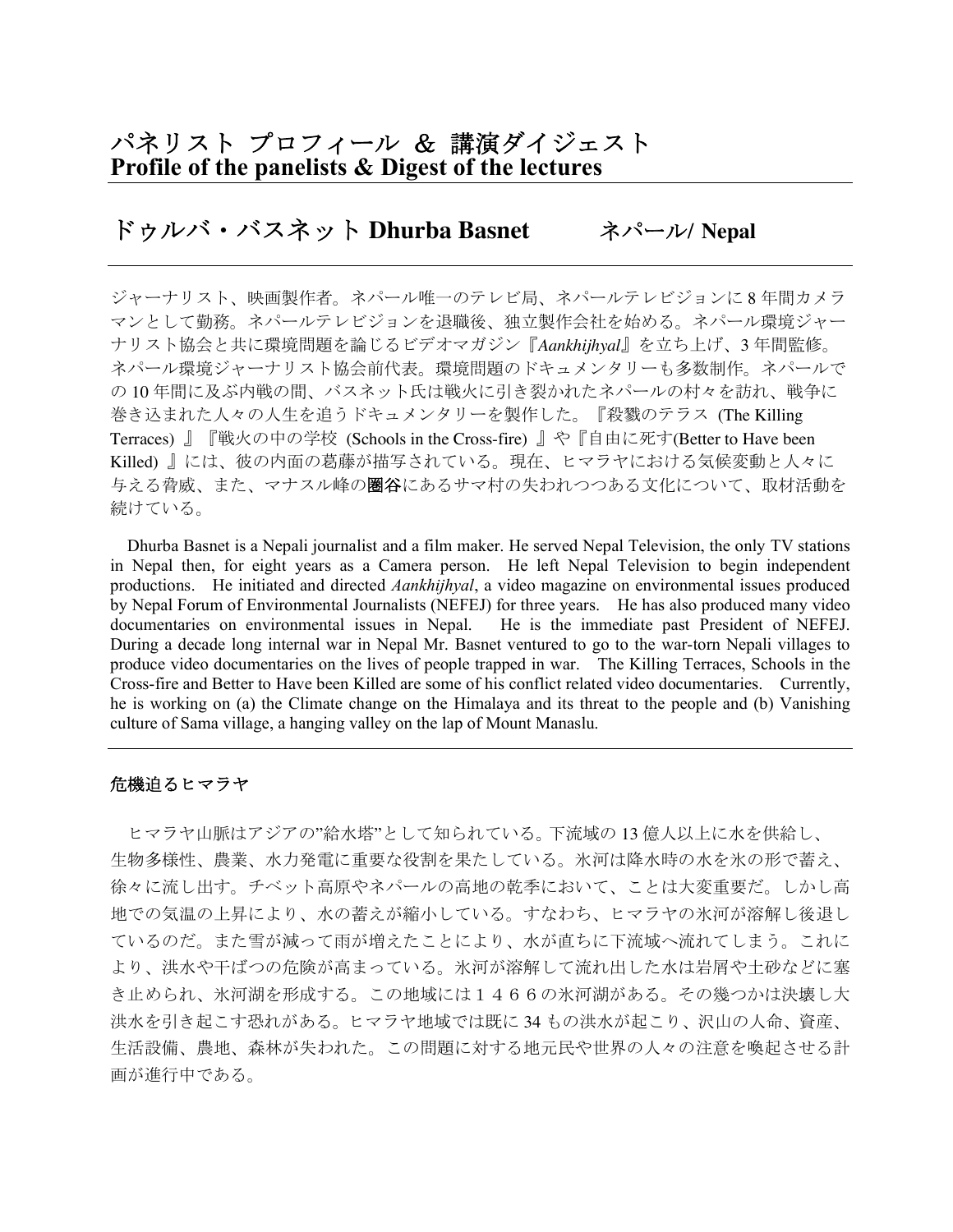#### The Himalayas – where the crisis approaches:

The Hindu Kush Himalayan region is known as the water tower of Asia. It serves more than 1.3 billion people in the downstream basin areas. It plays an important role for biodiversity, agriculture and hydropower. The glaciers store the water from the time of precipitation in the form of ice and release it slowly over time. Glacier's contribution to river flow is most important in the dry season when there is no rainfall and in areas of generally low precipitation or arid areas like Tibetan pleatue and Nepal's areas beyond Himalaya. But this water storage is shrinking because temperature in high altitude is increasing. As a result, glaciers of the Himalayan regions are currently thinning and retreating. Precipitation in the form of snow is decreasing and precipitation in the form of rain is increasing. This means more water in the summer and less water in dry period or more floods and more droughts. When glaciers advances water is trapped inside the moraine or natural dams and it forms glaciers lakes. There are 1466 glaciers in the regions. Some of them are dangerous. This process is known as a glacial lake outburst flood or GLOF in short. In the past at least thirty four GLOF events have been recorded in the Himalayan region. They have resulted in heavy loss of human lives and their property, destruction of infrastructures, agriculture land and forests. They have been organizing programs to raise awareness of the local people as well as to draw attention of the outside world to this problem.

# サンジェイ・バーネラ Sanjay Barnela インド**/India**

映画製作者。映画監督と学識経験者より構成されるメディアプロダクション「ムービングイメジーズ(*Moving Images)*」(インド デリー)を主宰。15 年以上に渡り、水を巡る利権争い、野生動物の保護、環境問題、再 生可能なエネルギー技術、ヒマラヤ登山など、様々なテーマのドキュメンタリー作品を発表している。豊 富な登山経験を映画制作に活かし、ヒマラヤの6000メートルを越える場所での広範囲に渡る撮影もし ている。2007 年、カトマンズ国際山岳映画祭審査員。映画作品は数々の国内外の映画祭にてノミネートさ れ、賞を受けている。主な国際映画祭招待歴:ゴールデンゲート映画祭(サンフランシスコ)、フィラデル フィア ドキュメンタリー・ショートフィルムフェスティバル、パリ映画祭、カトマンズ国際山岳映画祭、 アース・ビジョン 地球環境映像祭(東京)、エコムーブ世界環境映像祭(ドイツ)など。主な受賞作:『水 を追い求めて (Hunting Down Water) 』(2004 年 ストラスブール映画祭最優秀ドキュメンタリー賞、パリ映 画祭最優秀監督賞)、『河を手なずけるマントラ (River Taming Mantras) 』(2005 年 ヴァタヴァラン環境・ 野生生物フィルムフェスティバル最優秀ドキュメンタリー賞)、『ほこりの村(Village of Dust) 』&『水の都 市 (City of Water) 』 (2007年 野生動物アジア映画祭 (シンガポール) 最優秀環境作品賞)、『残すのは足あ とだけ』(2009 年 ヴァタヴァラン環境・野生生物フィルムフェスティバル最優秀エコツーリズム作品賞)

Sanjay Barnela is one of the Founder members of *Moving Images*, a Delhi-based media production team comprised of film makers and academic researchers. Over the last fifteen years, he has produced a number of full-length documentaries on a diverse range of issues including, politics of water, wildlife conservation, environmental degradation, renewable energy technologies and high altitude mountain climbs in the Himalayas. He has combined his vast climbing and trekking experience with filmmaking and has filmed extensively at altitudes above 21,000 feet in the Himalayas. He served as a jury member of the Kathmandu International Mountain Film Festival in 2007. His films have been nominated and awarded at various national and international film festivals including, *The Golden Gate film festival, San Francisco, Philadelphia Documentary and Short film festival, Festival du Cinema de Paris, Kathmandu International Mountain Film Festival, Earthvision, Tokyo, ECOMOVE, Germany, etc.* A few of his notable films are Hunting Down Water that won the award for 'Best Documentary' at the *Festival du film de Strasbourg 2004* and was awarded 'Best Direction' at the *Festival du Cinema de Paris*. River Taming Mantras won the *'*Best Documentary' award *at VATAVARAN Wildlife & Environment film festival 2005* and another film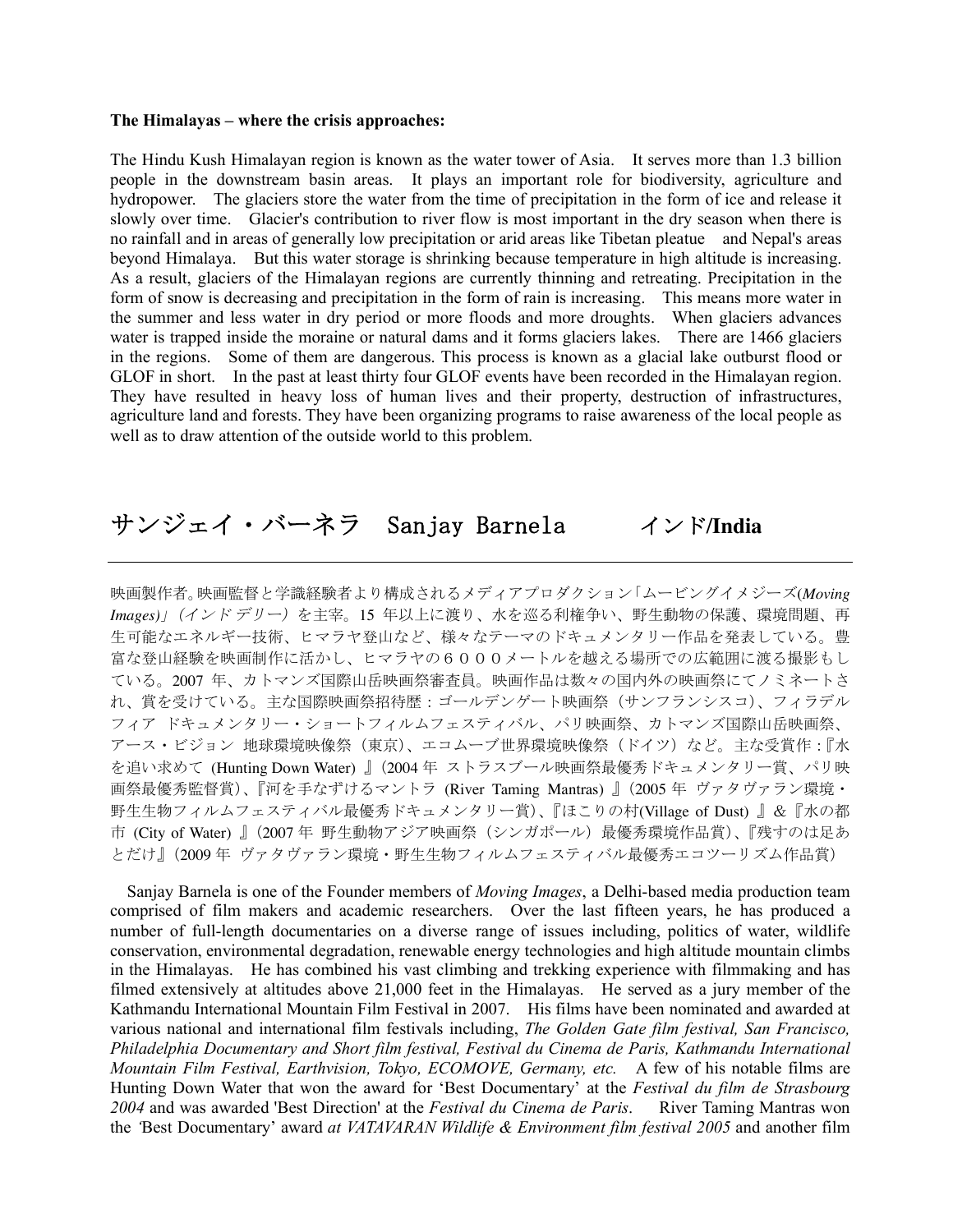Village of Dust, City of Water was declared the 'Best Environment feature' (Antelope award) at *Wildlife Asia film festival, 2007* held in Singapore. Recently, his film Leave Nothing But Footprints won the Best film on Ecotourism award at *VATAVARAN Wildlife & Environment Film Festival, 2009*.

#### インドヒマラヤにおける開発と伝統の環境保護システム

今回、ヒマラヤでのドキュメンタリー映画製作を通じて経験した、大規模な開発と環境保護との 対立について話したいと思う。環境保護や開発が複雑な風習や政治といかに関わっているかを「グ レートヒマラヤ国立公園」のケースを例に解き明かし、その対立を浮き彫りにする。その国立公園 を有する州は、自然保護を標榜する一方、それに反する巨大な水力発電開発プロジェクトを進行中 だ。その地域に普及している伝統的な環境保護と天然資源の管理制度であるデブタ(神々)」と現代の 自然保護や開発とを対比させながら、課題を考えたい。

#### **Development in the Himalayas and the traditional conservation system:**

Sanjay Barnela will share his experience of filming in the Indian Himalayas looking specifically at the principal contradictions between large-scale development and environment conservation. His experiences show how conservation and development are linked in an intricate manner and inherently political. He uses the case-study of the Great Himalayan National Park to illustrate the contradictions between conservation and development. The state, while espousing a conservation ideology also promotes big hydel projects and other development projects that go against the grain of conservation. Sanjay sets up this argument against the backdrop of traditional institutions of conservation and natural resource management such as *Devtas* (deity) prevalent in the same region thus juxtaposing traditional knowledge systems with the modern conservation and development paradigm.

ウゲン・ワンディ Ugyen Wangdi ブータン/ Bhutan

ダージリン(インド)のセント・ジョセフ大学卒業。パンジャブ大学(インド)にて美術の 学位を取得。プネー(インド)の映画テレビ学校にて映画研究課程を修了。1988年、映画会社、 ウゲツ・コミュニケーションズ(Ugetsu Communications)を設立。1989年、初のブータン映画作品 である『Gasa Lami Singye』を製作。その後10年間、多くの教育ドキュメンタリーを製作。1998 年、ドキュメンタリー映画『知恵の価値 (*Yonten Gi Kawa*) 』を製作し、イタリア ヌーオロで開 催された国際映画祭にて、最優秀ドキュメンタリー作品賞を受賞。また、サンフランシスコ国 際映画祭で表彰される。韓国のインディエキノ国際映画祭でも受賞を果たす。ドキュメンタリ ー作品『思いを運ぶ手紙 (*Yi khel Gi Kawa*) 』(『知恵の価値』の続編)は、2005年のブルックリ ン国際映画祭にてドキュメンタリーの最優秀作品に贈られる、ダイアン・セリグマン(Diane Seligman)賞を受賞。2005年のトレント映画祭では特別賞受賞。2004年にパリにて開催された国 際環境映画祭では、審査員特別賞を受賞。2006年のプラネットインフォーカス環境映像祭(ト ロント)にてマーク・ハスラム賞を受賞。

Ugyen Wangdi completed his school from St Joseph's College Darjeeling India. He graduated with a Bachelor of Arts degree from Punjab University, India. He finished his film studies from the Film and Television Institute of India, Pune. He opened his own film company Ugetsu Communications in 1988. He made the first Bhutanes film Gasa Lami Singye on 1989. In a period of the next 10 years he made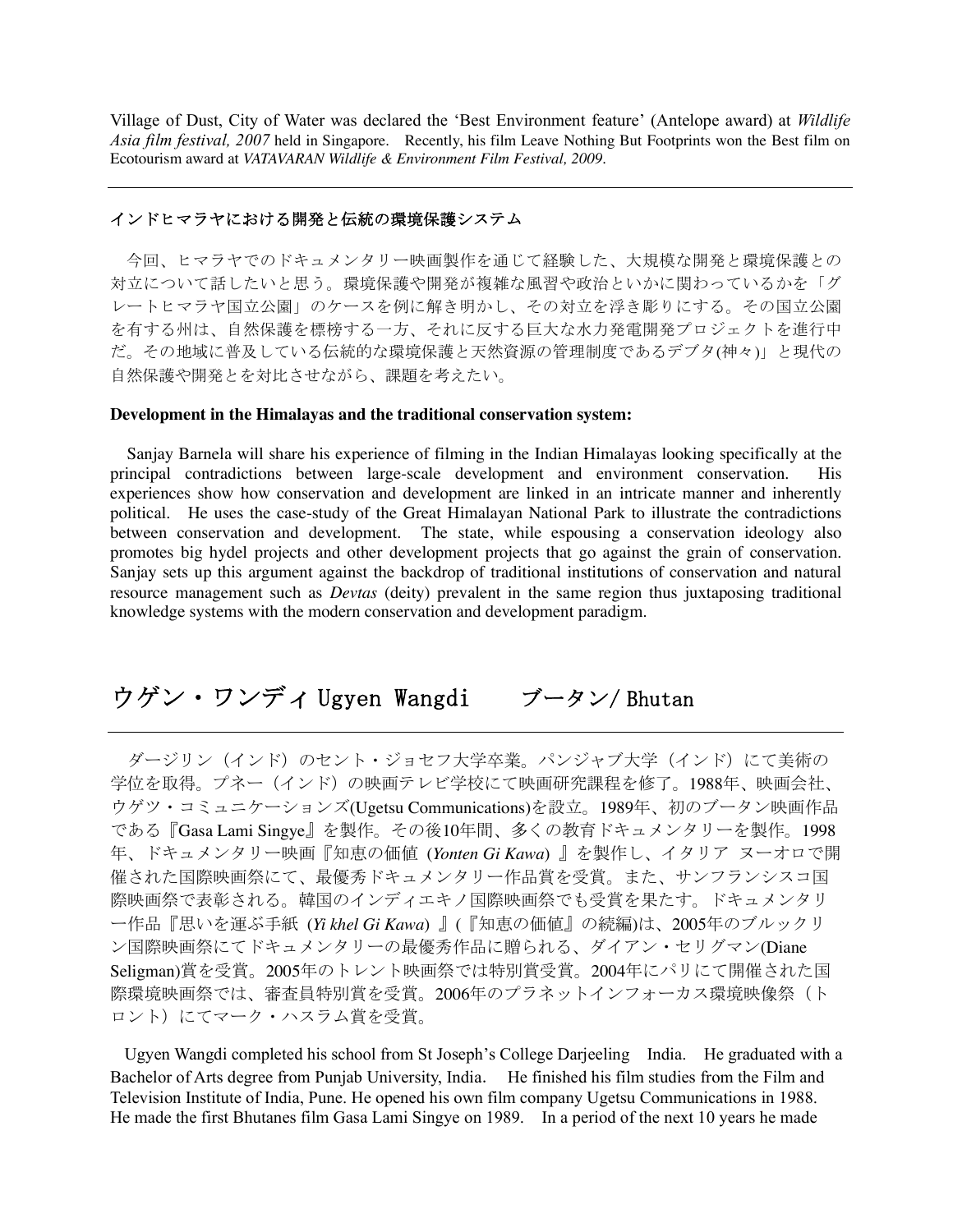many educational and informational documentaries. In 1998 he made a documentary film *Yonten Gi Kawa* (*Price of Knowledge*) which won an award for best documentary at the International Film Festival in Nuoro, Italy, a Certificate of Merit from the San Francisco International Film Festival and an award from Indiekino International Film Festival, South Korea. The documentary *Yi khel Gi Kawa* (*Price of Letter*) , the sequel to *Price of Knowledge*, won Diane Seligman Award for best documentary at the Brooklyn International Film Festival 2005. Premi Speciali, (Special Award) Trento Film Festival 2005. Jury Special Award La Festival International Du Festival, D'Environment 2004 Paris. Planet Infocus 2006 Mark Haslam Award Toronto.

#### 近代化が進むブータンの「今」

ブータンは 50 年前に近代的開発を始め、ある地域では車、TV、インターネット等が普及して いる。一方、車道も電気すら無く、依然として伝統を保っている地域もある。そこでは、現金収 入は殆どなく、人々は農産物や物々交換の品で生活している。彼らの生活に株価指数は何の影響 も与えない。土地が広い農家では電動耕作機を買い始め、やがて携帯電話がやってきた。ケーブ ル TV やインターネットが解禁になった 1998 年、首都には簡素な食品店などが少しある程だった。 しかし今では、美容店、電機屋などが軒を並べる。生活は便利になったが、それは、社会が消費 主義へと入ったことを意味する。"持つ者"、"持たざる者"との格差は広まり、既存の知恵の価 値が失われ始めている。ブータン言語委員会は伝統文化の衰退を危惧しているが、デジタル化の 良い面(影響力)を理解しきれていない。新進のメディアは知らずのうちに、我々のアイデンテ ィティを活気づけている。伝統のエッセンスは永遠に失われるかもしれず、人々はデジタル化す る社会に悪い未来を想像している。しかし、それでも、私はデジタル化に伴う新たな社会(文化) の創造に光を見出している。

#### The modernization in Bhutan:

Bhutan started modern development about 50 years ago. Today some areas of Bhutan are very much like any city in the world, cars, TV, refrigerator, mobile, internet and yet there are few communities which are bound by time, no motor roads, no electricity. They still keep traditions. The "income" of people in the communities is not money but harvests and barter of goods. They do not depend on the market economy. The share index has no bearing. The global economy of shares and stock and a cash economy have not affected this exchange rate. A big farmer starts to buy a power tiller, then a mobile phone. When cable TV and internet was opened in 1998 there were just basic shops like groceries, cloth merchants and a few general shops in the capital. In the capital there was a sudden increase of beauty parlors, electrical house hold appliances and different car company showrooms. At the end of it, in the village, the mountain home or the city dweller, life gets easier but also sets in new competition with consumerism. This sets a trend and widens the gap or divide between haves and have nots which is detrimental to many of our existing values. The Bhutan Language Commission was very concerned that the language, tradition and culture was fast being eroded. But they still do not realize the impact of the digital phenomena which I am re iterating. The new media is actually being used un consciously to re invigorate our identity. The quintessential aspects may be lost for ever. But, never the less I see a light at the end of a tunnel when all are seeing only a down hill scenario.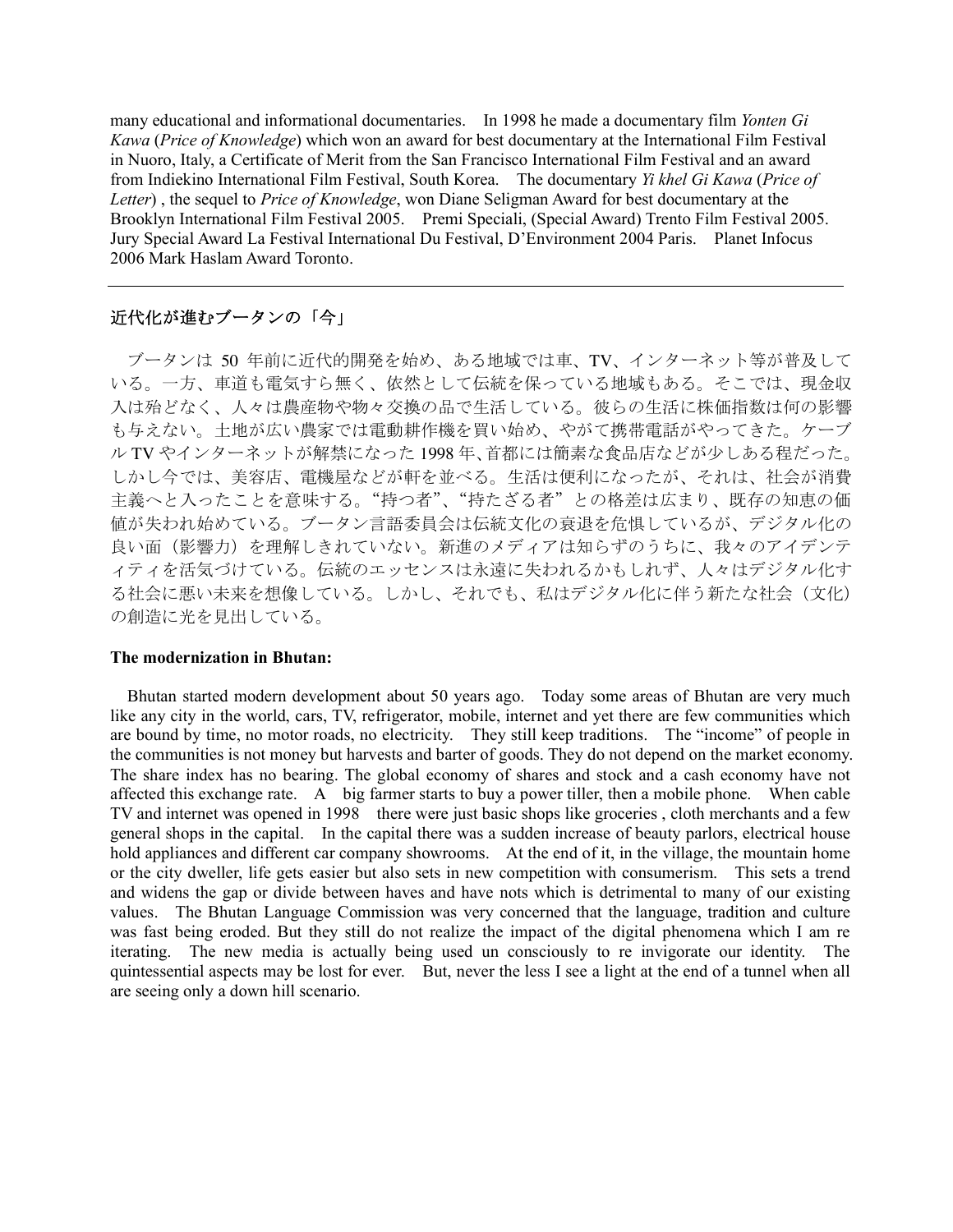# 南真木人 **MINAMI Makito** 日本**/ Japan**

国立民族学博物館 研究戦略センター・准教授。筑波大学大学院博士課程歴史・人類学研究科中 退。1991年より民博 専門分野:生態人類学 研究地域:南アジア、ネパール、日本 所属学会:日本文化人類学会、日本南アジア学会、生態人類学会

Center for Research Development, Associate Professor Academic Qualifications: B.A. Hirosaki Univ. 1985 M.Sci. Univ. of Tsukuba 1989 Discipline: Ecological anthropology Geographical Areas of Interest: South Asia, Nepal, Japan

#### ネパールに見るヒマラヤの多元的社会

今年 7 月に逝去した国立民族学博物館初代館長・梅棹忠夫氏は、1962 年に初めてネパールを短期 で訪問し、つぎのような鋭い分析をしていた。「国の独立と発展のためには、ナショナリズムは必要 だ。しかし、こういう国の場合、そのナショナリズムが、もしひとつの部族による文化的統一をと もなうのなら、こういう国は空中分解するおそれがある。ネパールは、あるいはアジアにおける新 型のナショナリズム、新型の国家をつくりだすかもしれない。複数の部族の、文化的共存と政治的 連合、そして国際的中立という方向である。」(1962 年「谷間の中立・ネパール」『朝日ジャーナル』 4 月 1 日号、1989 年『梅棹忠夫著作集』第 6 巻所収)この指摘から約半世紀をへた今日、ネパール は梅棹氏の洞察どおり、国王を頂点とするヒンドゥー・ナショナリズム(王制)が崩壊し、連邦民 主共和国として「包摂の民主主義(inclusive democracy)」を模索している。ネパールに限らずヒマラ ヤ地域は、文明のはざまに位置し、多様な民族と文化からなる多元的世界だ。それゆえ、その調和 と共生を実現するため、良い意味でも悪い意味でもさまざまな知恵や思想を育んできた。多文化の 共生が謳われる現代、ヒマラヤ地域の歴史的経験と現在から私たちが学ぶことは少なくない。

#### The Himalayan pluralistic society in Nepal:

Mr. Tadao Umesao, the first curator of the National Museum Ethnology, who passed away this July, conducted keen analysis when he initially researched Nepal for a short period in 1962. He said, "Nationalism is vital for the independence and development of a nation. However, in the case of a nation like Nepal, if nationalism arises with cultural integration by a dominant tribe, the nation will be in danger of disintegration. Nepal has the potential to create a new type of nationalism and nation. It will be a nation with multiple tribes whose policies are cultural coexistence, political fusion and international neutrality." About 50 years have passed since Mr. Umesao presented his analysis of Nepal. Now, his insight is proved. Hindu-based royalism has collapsed and the Nepalese people are seeking a federal democratic republic with "inclusive democracy."

The entire Himalayan area is a multiple world with various tribes and cultures. Therefore, local people in the Himalayan world have drawn from diverse sources of wisdom and thought to realize harmonious coexistence.

Within the current situation in which people tend to appreciate multiculturalism and coexistence, we can learn a lot for creating a better society through the historical experience and current condition of the Himalayan world.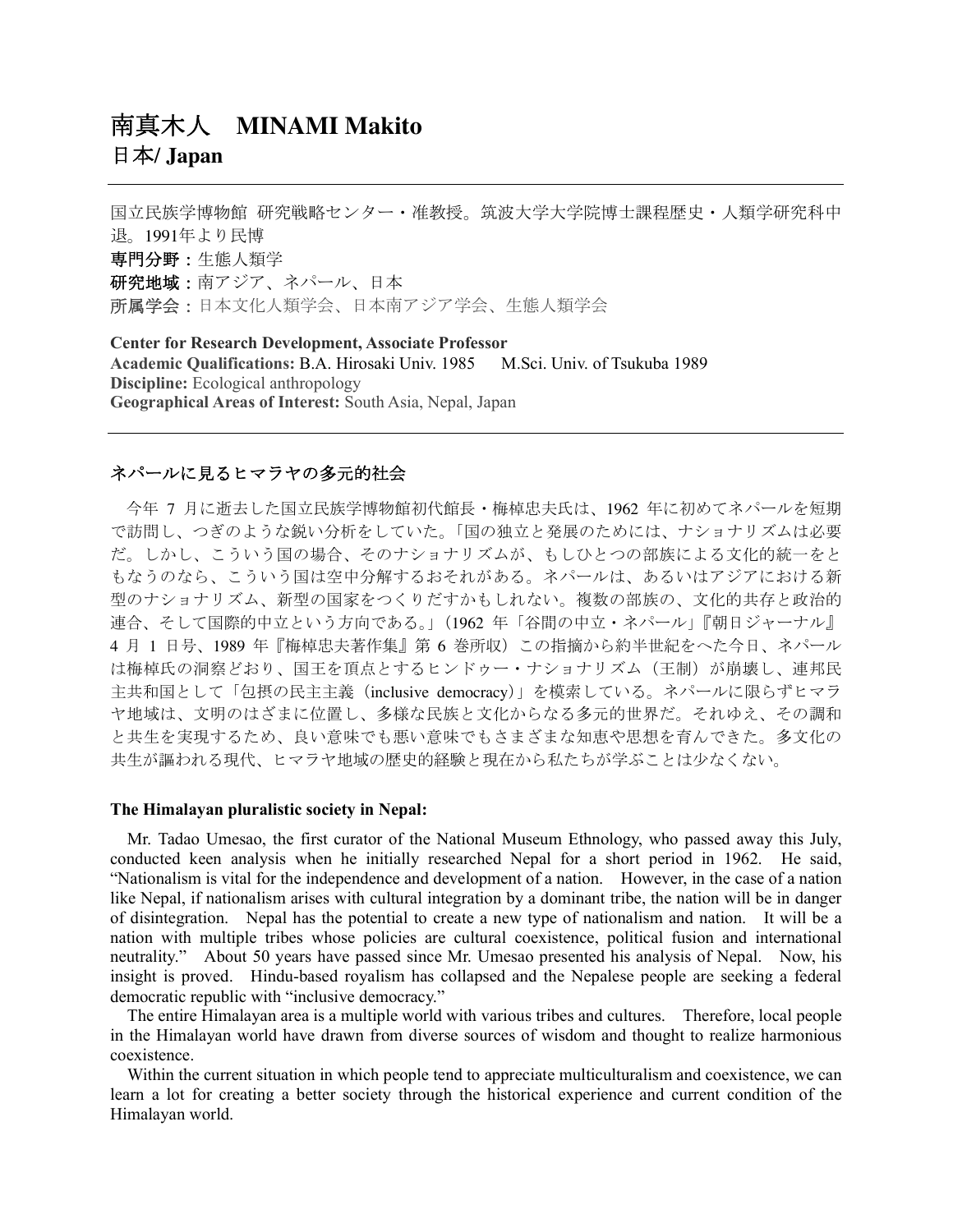# 辻村優英 **TSUJIMURA Masahide** 日本**/ Japan**

京都大学博士(人間・環境学)。現在、高野山大学密教文化研究所受託研究員、京都大学人文 科学研究所共同研究員。「論文:『苦しみという名の贈りもの–––ダライ・ラマ 14 世における 思いやりと普遍的責任̶̶』(学位論文)、「ダライ・ラマ 14 世における「宗政和合」(chos srid zung 'brel) について」(『宗教と倫理』第9号)、「「孤独の文明」と「共苦の哲学」––現代社 会とダライ・ラマ 14世–––」(日独文化研究所年報『文明と哲学』第2号)など。

Visiting Researcher of the Institute for Esoteric Buddhist Culture, Koyasan University / Visiting researcher of the Institute for Research in Humanities, Kyoto University ) Academic background:

Ph.D. in Human and Environmental Studies, Kyoto University

#### Research papers:

2009. *Suffering as a Gift: Compassion and Universal Responsibility of the Fourteenth The Dalai Lama (*doctoral dissertation)

2009.*The Union of Dharma and Polity (chos srid zung 'brel) by the Fourteenth Dalai Lama* Religion and Ethics, Vol. 9, 2009

2009. *Civilization of Loneliness and Philosophy of Compassion: Modern Society and the Fourteenth Dalai Lama* Civilization and Philosophy, Vol. 2, 2009

#### チベット仏教の非暴力

ヒマラヤから現代社会を問うにあたり、その鍵となるのはヒマラヤの貴重な財産の一つであ る「非暴力」であろう。環境破壊・戦争・貧困などのマクロレベルから個々人の感じる疎外や 孤独などのミクロレベルにいたるまで、多くの問題を現代世界は抱えている。この現代社会を 「非暴力」という視点から眺めるとき、そこに立ち現われるのは「苦しみ」を感じることので きる存在としての他者ではないだろうか。この苦しむ他者と向き合う姿勢を、ヒマラヤの非暴 力実践者たちは教えてくれる。それは翻って自己自身を問い直す作業でもあるだろう。本シン ポジウムでは、特にダライ・ラマ 14 世をはじめとする現代チベットの非暴力実践者たちの思想 を通して、現代社会における「非暴力」の可能性について考えてみたい。

#### The nonviolence of Tibetan Buddhism:

Regarding "questioning the contemporary world from the Himalayan world," one of the key words should be "nonviolence." The contemporary world has various problems, which range from the "macrolevel" such as environmental destruction, war, poverty, etc. to the "micro-level" such as isolation, alienation and so on. Looking at the contemporary world from the viewpoint of nonviolence, we start to strongly feel others with suffering. Practitioners of nonviolence in the Himalayan region show us their attitudes to deal with the others, which lead us to reflect on ourselves. In this symposium, I would like to discuss the possibilities of nonviolence in the contemporary world through thoughts of Tibetan Practitioners of nonviolence, especially the Fourteenth Dalai Lama.